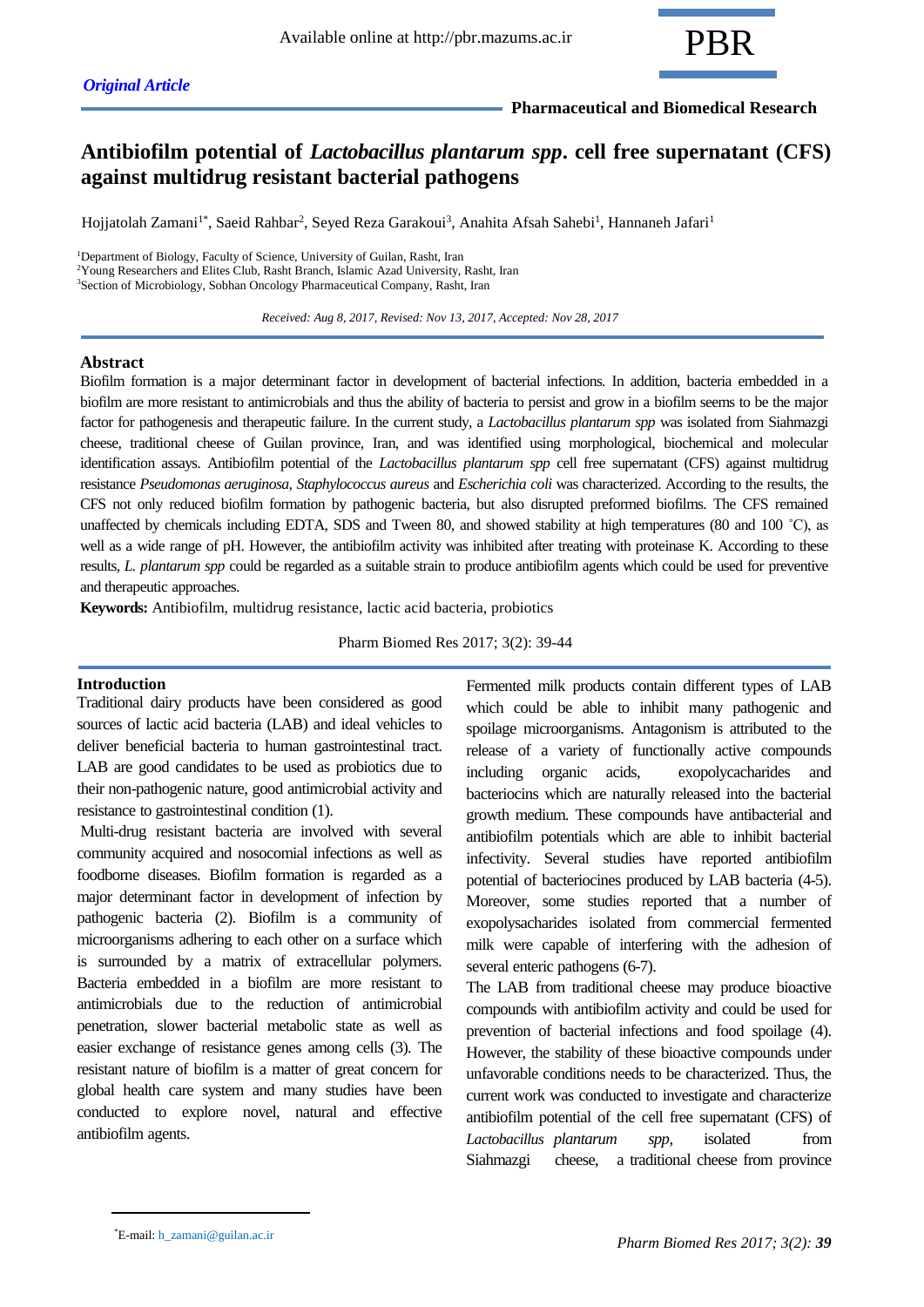of Guilan, Iran, against multi-drug resistant *Staphylococcus aureus*, *Escherichia coli* and *Pseudomonas aeroginusa*, isolated from clinical infections.

#### **Materials and methods**

## *Microbial strains and culture conditions*

Pathogenic bacteria including *S. aureus*, *E. coli* and *P. aeroginusa* were isolated from clinical specimens including urine, blood and respiratory secretions. Bacterial isolation was performed between February to June, 2017, from patients referring to the clinical laboratories of Rasht city, Iran. The patients had an age range of 3-68 year old. Bacterial identification was performed using biochemical assays. At first, Gram staining was performed and then, differential assays including coagulae, catalase, growth in manitole-salt agar and etc., for Gram positive isolates, and Motility, Indole and H2S production, MR-VP, citrate utilization, sugar fermentation in TSI medium and oxidase assays, for Gram negative isolates were performed. All the isolates were stored at -70 ºC in Tryptic Soy broth (TSB) (QUELAB/UK) containing 20% glycerol for subsequent analysis.

Antibiotic resistance profile of the isolates were determined using disk diffusion method and each strain which showed resistance to at least three antimicrobial classes was regarded as multi-drug resistant strain (8).

*L. plantarum spp* was isolated from Siahmazgi cheese and identified using biochemical and molecular assays. Briefly, cheese samples were collected aseptically, stored at 4 °C and transferred immediately to the laboratory. The samples were mixed and homogenized in 0.85% sterile NaCl solution (1:10 w/v) on a shaker (600 rpm) for ten minutes. Homogenized samples were diluted serially and cultured on MRS agar (Merck GmbH, Germany). After incubation at 37 °C for 48 h, the Gram positive, Catalase negative, nonmotile rods were purified. Molecular identification of *L. plantarum spp* was performed by amplification and sequencing of the 16S rRNA gene of the isolate using the universal primers of 27 F: 5'- AGAGTTTGATCATGGCTCAG-3' and 1492 R: 5'- TACGGTTACCTTGTTACGACTT-3' (9). Then, *L. plantarum spp* was grown in MRS broth till stationary phase and bacterial cells were removed by centrifugation at  $8000 \times g$  for 15 min. Then, the cell free supernatant was filtrated through a 0.45 µm pore size syringe filter (Biofil/China) and stored at 4˚C until use.

## *In vitro biofilm assay*

Biofilm formation potential of microbial pathogen was investigated in 96-well micro-titer plates, according to the method described previously (10). Briefly, optical density of the isolated strains, grown in Luria Broth (LB) medium, was adjusted to 1.0 at 600 nm  $OD_{600}$  and the cultures were diluted 1:100 in fresh LB. Then, 100 µL of the diluted cultures were added to each well and the plates were incubated at 37˚C for 48 h under static condition. Then, the plates were washed three times using sterile phosphate buffered saline (PBS) and 125 µL of 0.1 % crystal violet solution was added to the wells. After incubation for 15 min at room temperature the plates were washed and then left to dry. Finally, 125 µL of 30% acetic acid was added to solubilize the dye and the OD<sub>550</sub> was recorded using microplate reader (Bio-Rad, USA). The OD values were considered as biofilm formation level for each strain. Finally, ten isolates of each pathogen with the highest biofilm formation potential were used for antibiofilm assays.

## *Anti-adhesive activity of the cell free supernatant*

Anti-adhesive potential of the CFS from *L. plantarum spp* against multi-drug resistant pathogens was investigated using the method reported by Dusane et al., (11). Briefly, bacterial pathogens were allowed to adhere for 4h in microtiter plates and then were incubated with 100 µL of the CFS from *L. plantarum spp* for 2 h at 37 ˚C. After incubation, the wells were aspirated and washed with PBS and biofilm formation was quantified as described above.

## *Disruption of preformed biofilms*

Biofilms of the pathogenic bacteria were allowed to form in micro-titer plates for 24h. Then, the medium was discarded from each well, rinsed with PBS and 100 µL of the CFS was added to each well. The plates were incubated for a further 24 h at 37 ˚C. After incubation, the medium was discarded and biofilm formation in each well was quantified using crystal violet method as described above (12).

## *Determination of physiochemical properties of L. plantarum CFS*

In order to determine thermal stability, the CFSs was incubated at 25, 37, 50, 75 and 100 ˚C for 30 min. In addition, stability of CFS at different pH was investigated in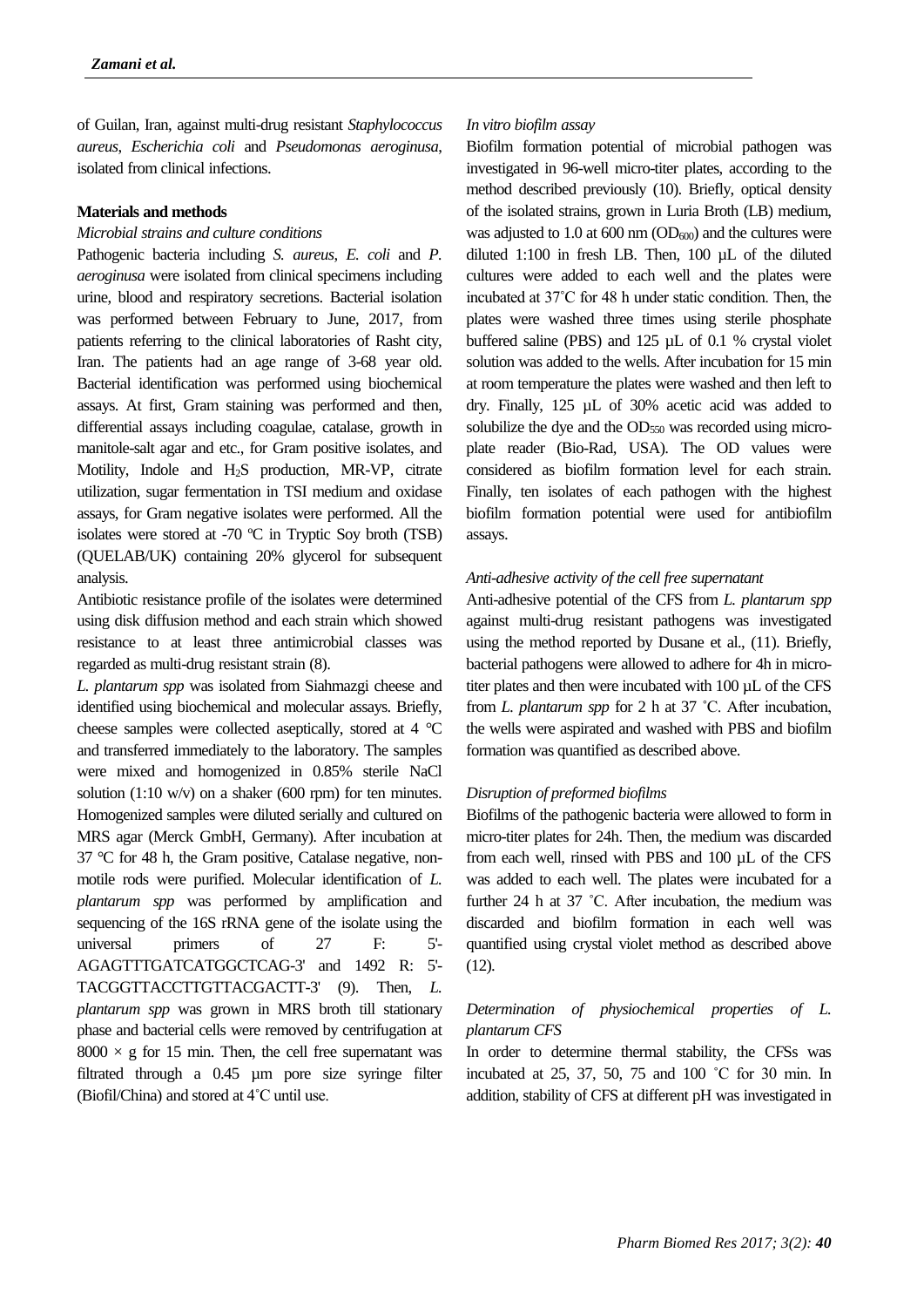a range between 4 to 10. Lactic acid was used to reduce the pH and a 1 M NaoH solution was used to increase the pH. MRS broth with pH adjusted to different values were used as controls. In another experiment, CFS was prepared and treated with different chemicals (10 mg/mL) including Tween 80, SDS and EDTA for 30 min at 30 ˚C. Finally, antibiofilm activity of the CFSs treated to different physicochemical conditions against clinical isolates of *P. aeruginosa* was determined and compared with controls.

## *Enzymatic characterization of antibiofilm potential of CFS*

In order to evaluate enzymatic susceptibility of antibiofilm compounds produced by *L. plantarum*, the CFS was treated with pepsin, proteinase K and lipase at the concentration of 0.5 mg/mL. The tubes were incubated for 4 h at 37 ˚C and then, antibiofilm activity of the CFSs against clinical isolates of *P. aeruginosa* were determined. MRS broth containing different enzymes with the mentioned concentration were used as controls.

#### *Statistical analysis*

The assays were performed in triplicates and the data were statistically evaluated using ANOVA and p values less than 0.05 were considered statistically significant (SPSS software, USA).

#### **Results**

#### *Biofilm inhibition of L. plantarum CFS*

Anti-adhesive potential of *L. plantarum* CFS against bacterial pathogens, which were able to produce strong biofilm, was investigated. According to the results, biofilm formation was significantly reduced when *P. aeroginusa* strains were treated with the CFS while the least antibiofilm activity was observed against *E. coli* strains. The attachment of *P. aeroginusa* strains to microtiter plates was significantly inhibited (71-89%), with the mean value of 76.8%. biofilm formation by *S. aureus* strains was inhibited in a range of 49-66% (mean value  $=$  58.6) and biofilm inhibition of 52.2% was observed when *E. coli* strains were exposed to CFS. Biofilm inhibitory potential of the CFS against bacterial pathogens was presented in Fig 1 a and b.

#### *Disruption of preformed biofilms*

In our study, preformed biofilms of all bacterial pathogens were significantly disrupted by *L. plantarum CFS* (*P* < 0.05), However, similar biofilm disruption levels was observed for all bacterial pathogens. Biofilms of *P. aeroginusa*, *S. aureus* and *E. coli* in microtiter plates were disrupted to 46.6%, 41.8% and 37.0%, respectively (Fig. 2).



**Figure 1 a)** Biofilm inhibition by the CFS from *L. plantarum spp*. 1: natural biofilms produced by bacterial pathogens, 2: inhibited biofilms, 3: negative controls. **b)**  Effect of the CFS from *L. plantarum spp* on biofilm formation of pathogenic bacteria.



**Figure 2** Disruption of preformed biofilms of bacterial pathogens by the CFS from *L. plantarum spp*.

## *ffect of different physiochemical conditions on antibiofilm activity of CFS*

According to the results, *L. plantarum* CFS remained stable after incubation at 30 ˚C at pH 4.0 and 6.0. However, the antibiofilm activity partially reduced at pH 8.0 and 10.0. In addition, incubation at different temperatures revealed heat stable nature of the CFS. Antibiofilm activity of the CFS against pathogenic bacteria did not reduce significantly when was incubated at 25, 37, 50 and 75 ˚C. However, a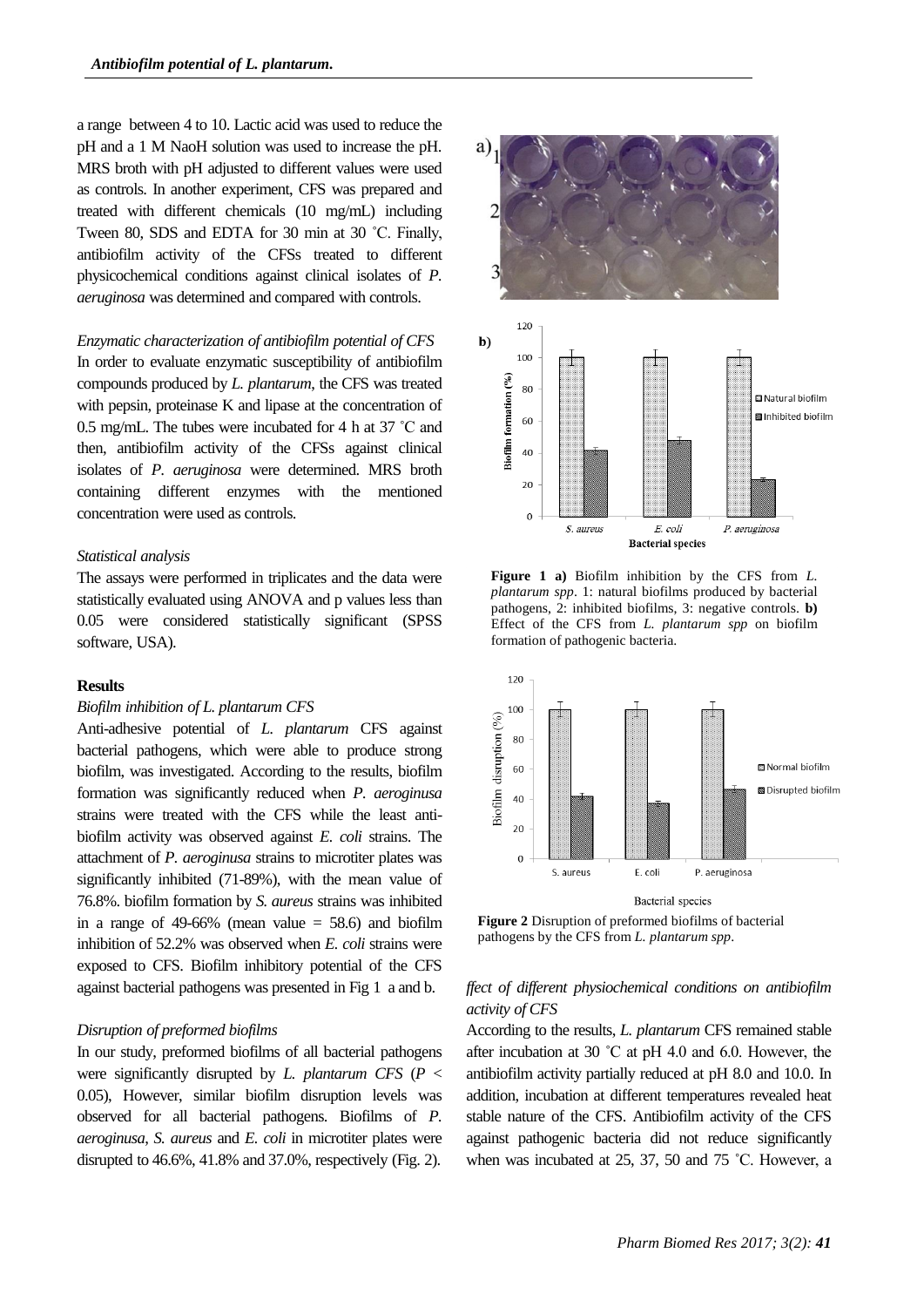partial reduction of antibiofilm potential was observed when the CFS was incubated at 100 °C for 30 min (Fig 3 a and b). Moreover, treating the CFS with different chemicals including SDS, tween 80 and EDTA did not significantly affect antibiofilm activity of the CFS.



**Figure 3** Effect of different physicochemical treatments on antibiofilm activity of CFS from *L. plantarum spp* against pathogenic *P. aeruginosa* strains. a) Temprature, b) pH, c) Chemicals.

#### *Effect of different enzymes on antibiofilm activity of CFS*

Incubation of *L. plantarum* CFS with proteinase K for 4 h at 37 ˚C, totally inhibited antibiofilm potential of the CFS, while incubation with pepsin partially reduced antibiofilm activity to 44.1%, compared to the control. In addition, treating of the CFS with lipase insignificantly affected its antibiofilm activity (Fig 3c).

#### **Discussion**

In this study we isolated a *L. plantarum* spp from Siahmezgi cheese, a traditional cheese which is produced in the north of Iran, and determined its antibiofilm potential against multidrug resistance bacterial pathogens.

Occurrence of *L. plantarum* in cheese microbiota appears to be a common trait of a variety of milk cheeses (4). Isolation of *L. plantarum* strains from traditional cheese has been reported previously and have been shown to be able to produce a variety of antimicrobial compounds (13).

Ability to adhere to different surfaces and biofilm formation have been highlighted as important features associated to bacterial pathogens. In addition, biofilm formation is regarded as an important factor associated to the increased antibiotic resistance characteristic of bacterial pathogens. Traditional dairy products have been considered as good sources of LAB and ideal vehicles to deliver probiotic bacteria to human (1). LAB produce a variety of secondary metabolites which have antimicrobial and anticancer activities. The secondary metabolites are released in bacterial growth medium and so, the CFS could exhibit different biological activities. CFS from LAB contain a variety of biologically active compounds including exopolysaccharides and proteins. Our results showed CFS from *L. plantarum spp* strongly inhibited biofilm formed by all bacterial pathogens studied in this work. The highest antibiofilm activity was observed against *P. aeruginosa*, a bacterial pathogen which is involved with a variety of human infections. Several virulent factors are associated with bacterial initial adhesion to surfaces, which is followed by production of extracellular polymeric substances and result in biofilm formation. Antibiofilm activity of *L. plantarum* CFS could be associated to inhibition of both steps. Antibiofilm activity of the released exopolysaccharides derived from bacterial CFS has been reported, previously (6). Although, the molecular mechanism of biofilm inhibition by the CFS was not investigated in our work, it was possible that inhibition of biofilm was mediated by these exopolyshaccharised via modification of bacterial cell surfaces and thus prevention of initial attachment and/or acting as signal molecules which down-regulate expression of the genes involved with biofilm formation. Biofilm formation consists of initial bacterial adherence to the surface, via bacterial surface adhesions, followed by multiplication and production of extracellular polymeric matrix. Biofilm inhibitory potential of bacterial CFS could be associated to repression of the genes involved with initial adhesion and chemotaxis. Kim and Kim (6) reported that released exopolysaccharide (r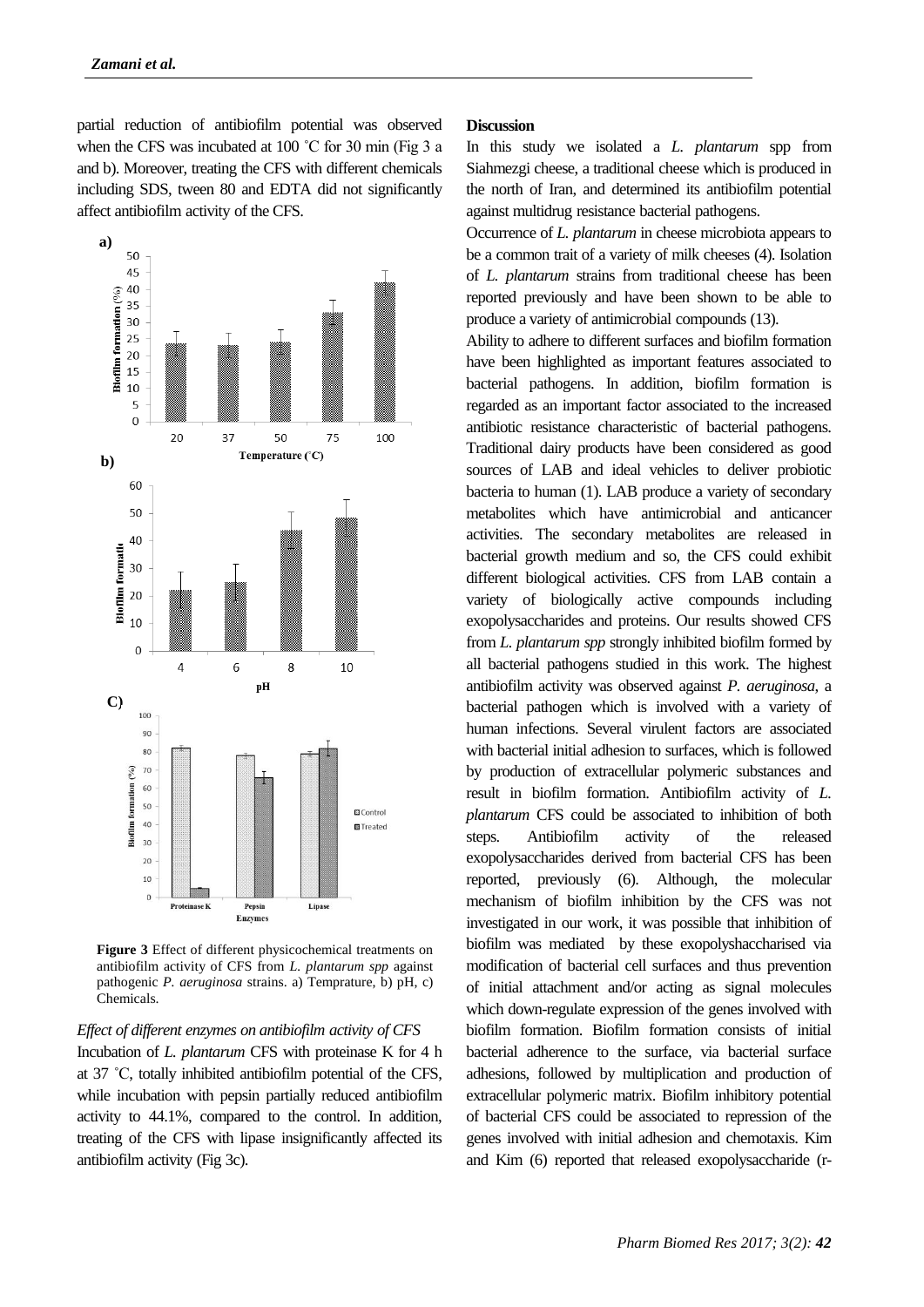EPS) produced from probiotic bacteria reduced biofilm formation of enterohemorrhagic *E. coli* O<sub>157</sub>:H<sub>7</sub> via repression of the curli production genes, including *crl*, (2.0 fold), *csgA* (1.8-fold), and *csgB* (1.7-fold,) and chemotaxis gene *cheY* (2.2-fold). Inhibition of *cheY* is also associated with biofilm inhibition in *P. aeruginosa* (14). In addition, functionally active compounds of bacterial CFS could act as signaling molecules which down-regulate expression of the biofilm modulating and/or quorum sensing genes (15). Biofilm formation is regulated by quorum sensing in a variety of bacterial species. Biofilm formation has been reported to be strongly affected by inhibition of quorum sensing signaling pathway in *S. aureus* (16). Thus, inhibition of biofilm in *S. aureus* by *L. plantarum* CFS could be associated with quorum sensing inhibition. However, further investigations needs to be performed to confirm this finding.

Bacterial pathogens exhibited different level of susceptibility to *L. plantarum* CFS. The difference could be associated to the difference in the cell surface characteristics, different signaling pathways as well as diversity of adhesions associated with each pathogen. Biofilm inhibitory potential of local isolates of LAB has been reported. Sadri et al., (17) reported a moderate antiobiofilm potential of CFS from *L. casei* and *L. acidophilus* which inhibited adhesion of uropathogenic *E. coli* strains by 46.7 and 25.3%, respectively, which were less than antibiofilm activity of *L. plantarum* strain isolated in our study. The difference could be associated to the different characteristics of both LAB bacteria and microbial pathogens. In addition, the CFS from *L. casei* showed strong biofilm inhibitory potential against *P. aeruginosa* (18) (up to 87%) which was in accordance to our results. Aminnezhad and Kasra-Kermanshahi (18) associated antibiofilm activity of the CFS to the modulation of quorum sensing signaling pathway of bacterial pathogen.

Disruption of preformed biofilm by *L. plantarum* CFS was also investigated. Our results showed that the CFS disrupted bacterial biofilms efficiently. However, there was not a significant difference in the biofilm disruption level among the bacterial pathogens. Disruption of the preformed biofilms are involved with digestion of the extracellular compounds which are produced by biofilm forming cells which cause cell aggregation. It seems that several digestive enzymes are released in the CFS and could be associated with disruption of the preformed biofilm. Similar levels of biofilm disruption against pathogenic bacteria by *L. plantarum* CFS could be associated to the similar nature of polymeric matrix produced by bacterial pathogens. In

addition, lower antibiofilm activity of *L. plantarum* CFS against preformed biofilms compared to the free cells, is evidence that cells in a biofilm are more resistant to antimicrobial agents compared to free-floating cells (19).

Physicochemical characterization of *L. plantarum* CFS at different conditions, showed the CFS is stable at a wide range of temperatures and pH. However, the CFS showed better antibiofilm potential at low pH. Accordingly, we suppose the higher antibiofilm activity at low pH could be attributed to the higher solubility of antibiofilm compounds, better folding of proteins and/or enhanced binding and blocking of adhesions of bacterial pathogens. Higher antimicrobial activity of *L. plantarum* CFS at low pH has been reported previously by several authors (20-21). In addition, antibiofilm potential of *L. plantarum* CFS did not significantly reduced when was exposed to high temperatures. Heat stability of the CFS is a good feature which could be used in food industries.

Antibiofilm activity of the CFS showed good stability in presence of different chemicals including EDTA, SDS and tween 80. High stability of the CFS in presence of the mentioned chemicals indicates its stable antiobiofilm potential to be used as biopreservatives and pharmaceutical compounds.

Antibiofilm potential of *L. plantarum* CFS was completely inhibited by Proteinase K. This finding has been reported previously for bacteriocines produced by *L. plantarum*, indication the role of bacteriocines in biofilm inhibition of the CFS from *L. plantarum spp* (22). In addition, antibiofilm activity of the CFS was not strongly affected by the lipase which shows the antibiofilm activity is not dependent on the lipid compounds of the CFS.

#### **Conclusion**

In this study a *L. plantarum spp* was isolated from traditional cheese of province of Guilan and antibiofilm potential of the *L. plantarum* CFS against clinical isolates of *P. aeruginosa*, *S. aureus* and *E. coli* was investigated. This work showed that traditional dairy products are good sources of beneficial bacterial strains and bioactive compound released by these strains could be employed in food and pharmaceutical industries for prevention of bacterial infections and contamination. However, purification and identification of the functionally active compounds with antibiofilm activity from *L. plantarum* CFS, characterization their functionality at *invivo* condition and evaluation of the exact molecular mechanisms involved with biofilm inhibition, were the limitations of this study which need to be focused in future works.